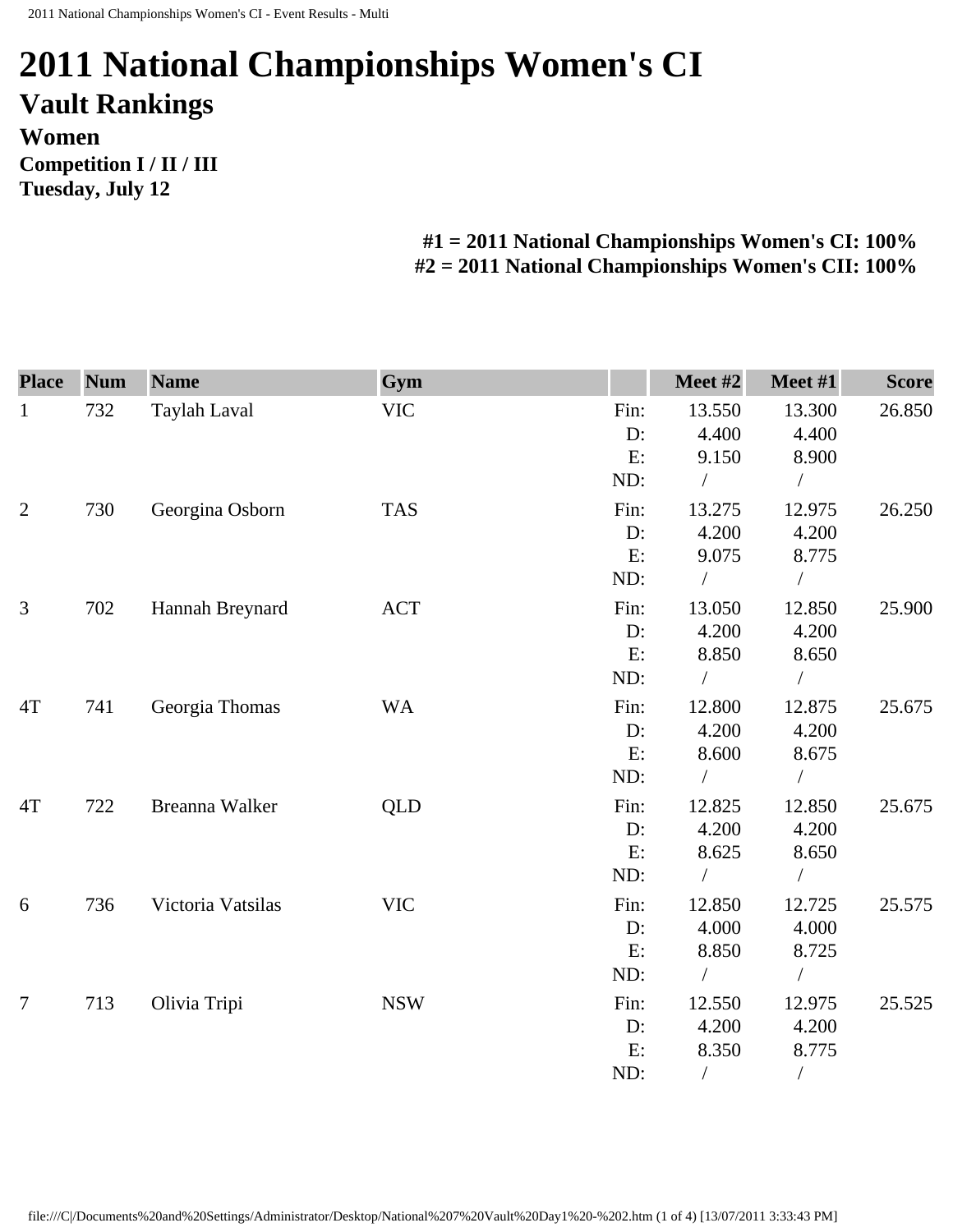2011 National Championships Women's CI - Event Results - Multi

| <b>8T</b> | 738 | Rachal Camilleri      | <b>WA</b>  | Fin:<br>D:<br>E:<br>ND:    | 12.575<br>4.200<br>8.375<br>$\sqrt{2}$    | 12.700<br>4.200<br>8.500<br>$\sqrt{2}$ | 25.275 |
|-----------|-----|-----------------------|------------|----------------------------|-------------------------------------------|----------------------------------------|--------|
| <b>8T</b> | 715 | Alina Aitken          | <b>QLD</b> | Fin:<br>D:<br>E:<br>ND:    | 12.650<br>4.200<br>8.450                  | 12.625<br>4.200<br>8.425<br>$\sqrt{2}$ | 25.275 |
| 10        | 712 | Newbie Redding        | <b>NSW</b> | Fin:<br>D:<br>E:<br>ND:    | 13.050<br>4.400<br>8.650<br>$\sqrt{2}$    | 12.150<br>4.400<br>7.750<br>$\sqrt{2}$ | 25.200 |
| 11T       | 742 | Kim Tran              | <b>WA</b>  | Fin:<br>D:<br>E:<br>ND:    | 12.450<br>4.200<br>8.250<br>$\sqrt{2}$    | 12.500<br>4.200<br>8.300<br>$\sqrt{2}$ | 24.950 |
| 11T       | 737 | <b>Emily Wright</b>   | <b>VIC</b> | Fin:<br>D:<br>E:<br>ND:    | 12.375<br>4.200<br>8.175<br>$\bigg)$      | 12.575<br>4.200<br>8.375<br>$\sqrt{2}$ | 24.950 |
| 13        | 720 | Madeleine Merrett     | <b>QLD</b> | Fin:<br>D:<br>E:<br>ND:    | 12.475<br>4.200<br>8.275<br>$\bigg)$      | 12.350<br>4.200<br>8.150<br>$\sqrt{2}$ | 24.825 |
| 14        | 708 | Diane Culhane         | <b>NSW</b> | Fin:<br>D:<br>E:<br>ND:    | 12.225<br>4.200<br>8.025                  | 12.450<br>4.200<br>8.250               | 24.675 |
| 15T       | 711 | Tara Milross          | <b>NSW</b> | Fin:<br>D:<br>E:<br>ND:    | 12.300<br>4.200<br>8.100<br>$\sqrt{2}$    | 12.200<br>4.200<br>8.000<br>$\sqrt{2}$ | 24.500 |
| 15T       | 718 | <b>Tegan Heskins</b>  | QLD        | Fin:<br>$D$ :<br>E:<br>ND: | 12.400<br>4.200<br>8.200<br>$\sqrt{2}$    | 12.100<br>4.200<br>7.900               | 24.500 |
| 17        | 701 | Alannah Bourandanis   | <b>ACT</b> | Fin:<br>$D$ :<br>E:<br>ND: | 12.100<br>4.000<br>8.100<br>$\frac{1}{2}$ | 12.275<br>4.000<br>8.275<br>$\sqrt{2}$ | 24.375 |
| 18        | 740 | <b>Annabel Ridley</b> | <b>WA</b>  | Fin:<br>D:<br>E:<br>ND:    | 12.125<br>4.000<br>8.125                  | 12.125<br>4.000<br>8.125<br>$\sqrt{2}$ | 24.250 |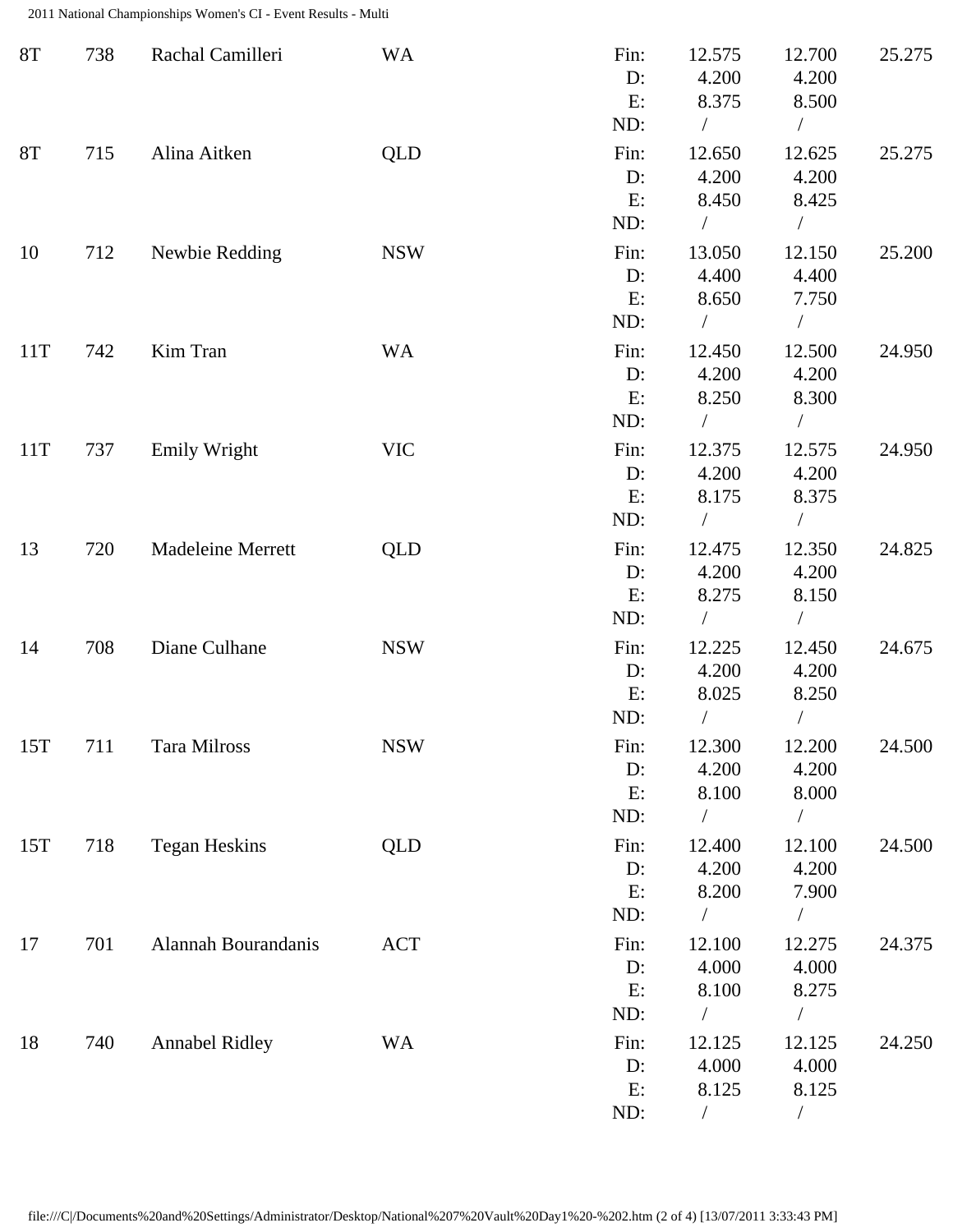2011 National Championships Women's CI - Event Results - Multi

| 19  | 710 | Deborah Greenbaum        | <b>NSW</b> | Fin:<br>D:<br>E:<br>ND:    | 11.900<br>4.000<br>7.900<br>$\sqrt{2}$    | 12.325<br>4.000<br>8.325<br>$\sqrt{2}$    | 24.225 |
|-----|-----|--------------------------|------------|----------------------------|-------------------------------------------|-------------------------------------------|--------|
| 20  | 705 | Jaidyn Metcalfe          | <b>ACT</b> | Fin:<br>$D$ :<br>E:<br>ND: | 12.075<br>3.200<br>8.875<br>$\frac{1}{2}$ | 11.950<br>3.200<br>8.750<br>$\sqrt{2}$    | 24.025 |
| 21T | 706 | Melanie O'Mara           | <b>ACT</b> | Fin:<br>D:<br>E:<br>ND:    | 11.850<br>4.000<br>7.850<br>$\sqrt{2}$    | 12.125<br>4.000<br>8.125<br>$\sqrt{2}$    | 23.975 |
| 21T | 739 | <b>Molly Mahoney</b>     | <b>WA</b>  | Fin:<br>$D$ :<br>E:<br>ND: | 11.825<br>4.200<br>7.625<br>$\frac{1}{2}$ | 12.150<br>4.200<br>7.950<br>$\frac{1}{2}$ | 23.975 |
| 23  | 734 | Karina Schiller          | <b>VIC</b> | Fin:<br>$D$ :<br>E:<br>ND: | 11.975<br>4.000<br>7.975<br>$\sqrt{2}$    | 11.950<br>4.000<br>7.950<br>$\sqrt{2}$    | 23.925 |
| 24  | 717 | Hannah Cottle            | <b>QLD</b> | Fin:<br>$D$ :<br>E:<br>ND: | 11.725<br>3.200<br>8.525                  | 12.175<br>3.200<br>8.975<br>$\sqrt{2}$    | 23.900 |
| 25  | 716 | <b>Rachael Armstrong</b> | <b>QLD</b> | Fin:<br>$D$ :<br>E:<br>ND: | 11.800<br>4.200<br>7.600                  | 12.075<br>4.200<br>7.875                  | 23.875 |
| 26  | 709 | Katalin Eglesz           | <b>NSW</b> | Fin:<br>D:<br>E:<br>ND:    | 12.225<br>4.200<br>8.025<br>$\sqrt{2}$    | 11.450<br>4.200<br>7.250                  | 23.675 |
| 27  | 704 | Georgina Matan           | ACT        | Fin:<br>$D$ :<br>E:<br>ND: | 11.725<br>3.200<br>8.525                  | 11.450<br>3.200<br>8.250                  | 23.175 |
| 28  | 735 | Grace Spark              | <b>VIC</b> | Fin:<br>D:<br>E:<br>ND:    | 10.550<br>4.000<br>6.550                  | 12.350<br>4.000<br>8.350<br>$\sqrt{2}$    | 22.900 |
| 29  | 707 | <b>Bianca Collicutt</b>  | <b>ACT</b> | Fin:<br>D:<br>E:<br>ND:    | 11.150<br>3.200<br>7.950                  | 11.375<br>3.200<br>8.175                  | 22.525 |